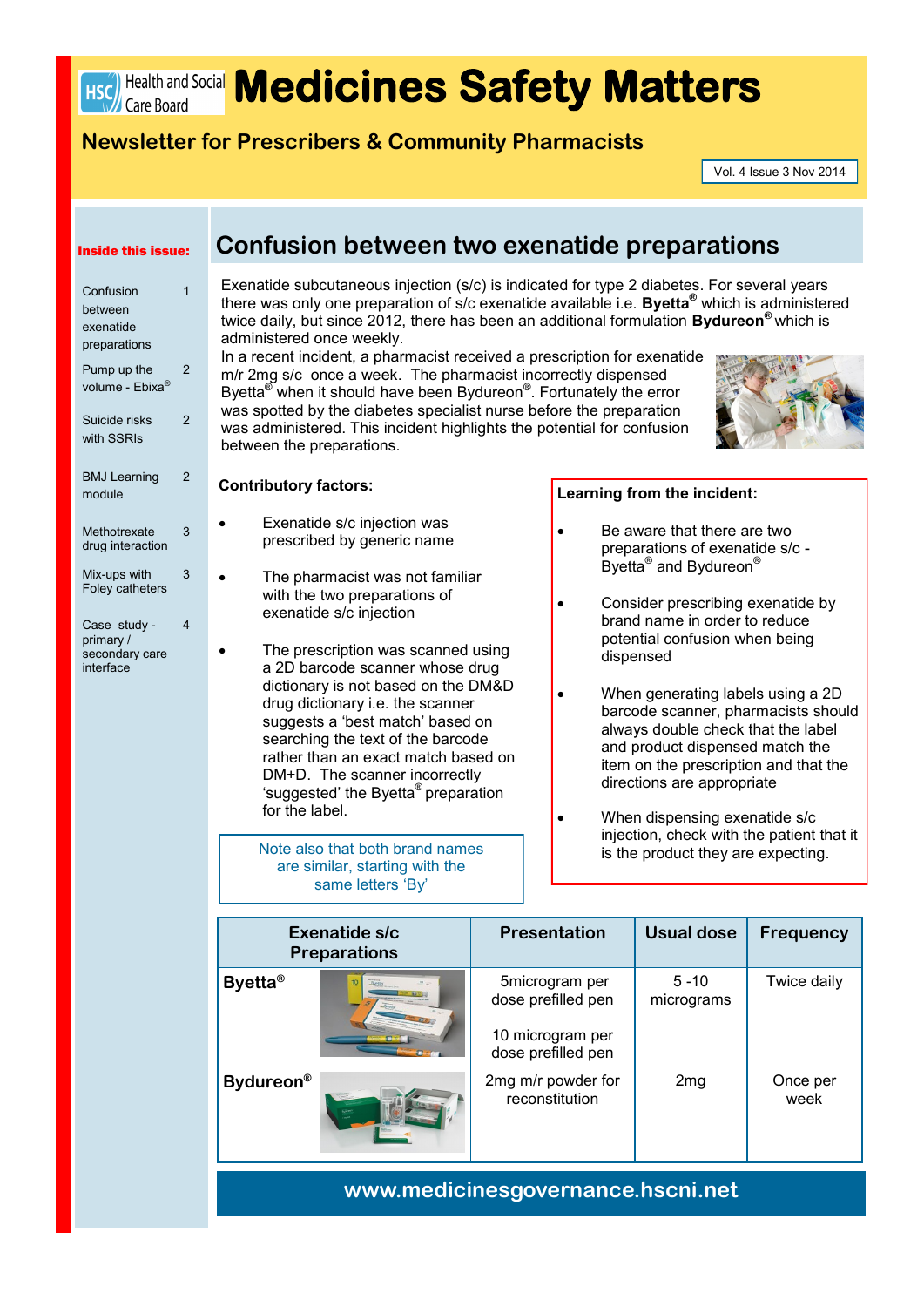# **Pump up the volume**

Ebixa® Oral Solution (memantine) 5mg/pump (10mg/ml) is indicated for dementia in Alzheimer's disease. A prescription was issued for a resident in a nursing home for Ebixa® Oral Solution with the incorrect instructions to take 5ml at night for a week, then 10ml for a week, then 15ml for a week, then 20ml thereafter. The dose in millilitres should have stated milligrams and as a result, the patient was prescribed **10 times** the intended dose.

The pharmacist did not identify the overdose and the medicine was labelled as per prescription.

The nurse in the home administered 3 incorrect doses of 5ml (by removing the pump from the bottle) before the error was spotted. Fortunately the patient did not come to harm as a result of the error.



In 2010, the MHRA advised of similar incidents, with one patient admitted to hospital and two patients experiencing somnolence due to dosing errors with the Ebixa® pump. <http://www.mhra.gov.uk/Safetyinformation/DrugSafetyUpdate/CON099862>

#### **Ebixa® 5mg/pump oral solution**

#### **Presentation**

- Pump device
- Solution strength is 10mg memantine/ml
- Each pump contains 0.5ml or 5mg memantine

### **Dosing**

- Taken at night
- Usually titrated to reduce adverse effects: 5mg (1 pump) for the 1st week 10mg (2 pumps) for the 2nd week 15mg (3 pumps) for the 3rd week 20mg (4 pumps) thereafter
- The usual dose of memantine is 20mg at night (4 pumps).

#### **Advice for health care professionals:**

- Be aware of the potential for confusion in dosage units with memantine oral solution
- Ensure that dose instructions specify the number of mg and the corresponding number of pumps required
- Pharmacists should counsel patients or carers on how to administer the required dose. Highlight that when the product is first opened for use, the pump should be primed by pushing the pump head down completely five times in succession and any liquid produced discarded. This will ensure that the volume of the first dose administered is accurate.

# **Reminder of suicide risk with SSRIs**

Learning from a local SAI highlighted the need to be vigilant for increased suicidal thoughts when patients are started on a SSRI. In this case the SSRI was sertraline.

#### **Advice for health care staff:**

Closely supervise patients and in particular those at high risk during SSRI therapy, especially in early treatment and following dose changes.

Patients (and carers of patients) should be alerted about the need to monitor for any clinical worsening, suicidal behaviour or thoughts and unusual changes in behaviour and to seek medical advice immediately if these symptoms present. (see SPC)

# **CPD - Learning from patient safety incidents**

**BMJ Learning** have added a new online module on 'Learning from patient safety incidents' to their portfolio. The module is accredited with 1 hour of CPD/CME. [http://learning.bmj.com/learning/module](http://learning.bmj.com/learning/module-intro/.html?moduleId=10050076)-intro/.html?moduleId=10050076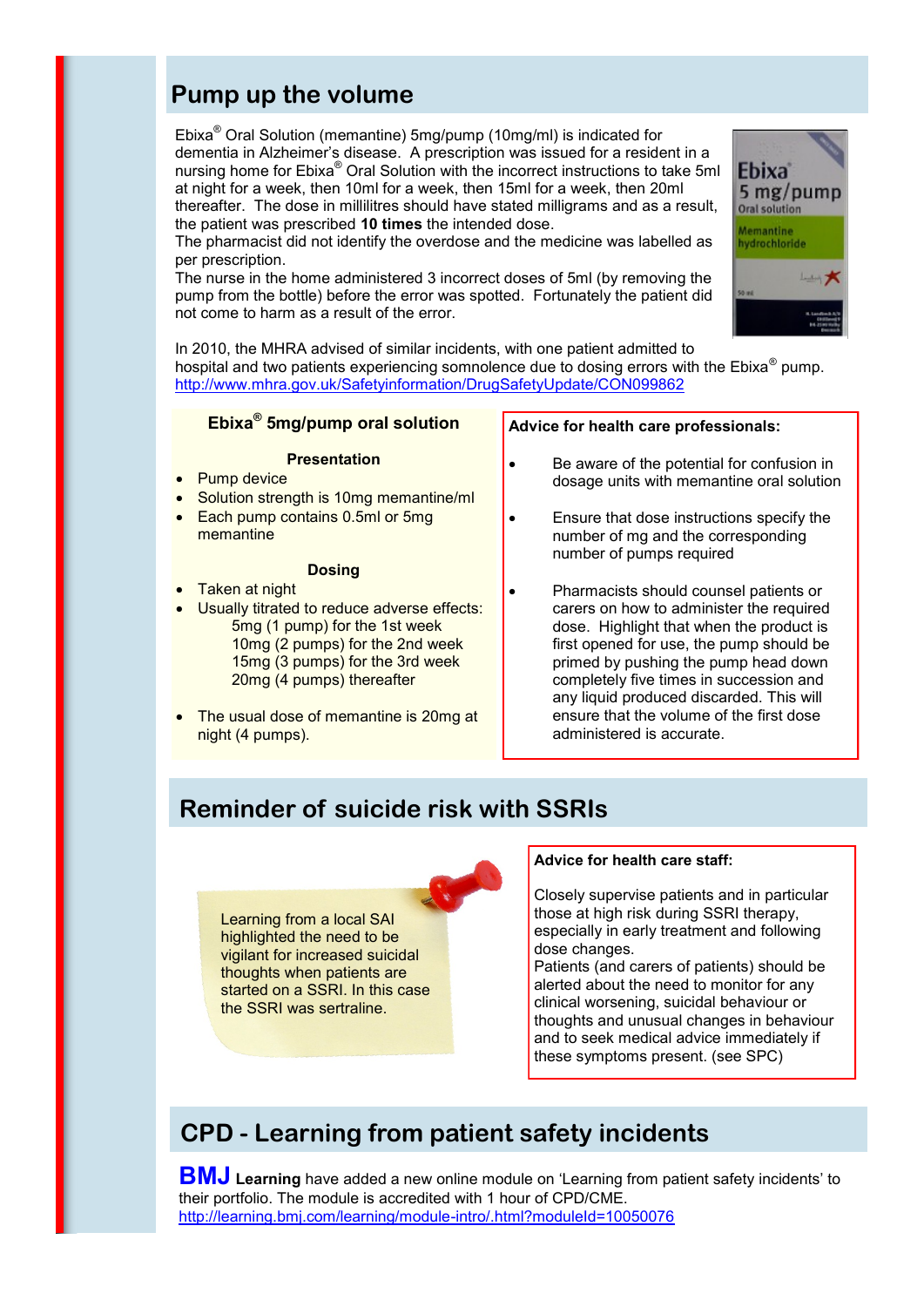# **Potentially catastrophic methotrexate drug interaction**



### **Methotrexate & Trimethoprim**

A patient was admitted to a local hospital recently with pancytopenia which was thought to be due to coprescription of oral methotrexate and trimethoprim 200mg.

Trimethoprim increases the anti-folate effect of methotrexate. The interaction has the potential to cause catastrophic patient harm even with short courses or low doses of trimethoprim.

Bone marrow suppression can occur quickly leading to:

- Life threatening infection as the body cannot produce leukocytes in response to bacterial and viral infiltration
- Anaemia due to a lack of red blood cells
- Spontaneous severe bleeding due to a deficiency of platelets

For further information please refer to the BNF, SPC and the Northern Ireland Shared Care Guideline for oral and injectable methotrexate.

[h](http://www.ipnsm.hscni.net/index.html)ttp://www.ipnsm.hscni.net/index.html

How to order Methotrexate Monitoring & Dose Record Booklet:

[h](http://www.medicinesgovernance.hscni.net/)ttp://www.medicinesgovernance.hscni.net/

#### **Action for healthcare professionals:**

- **•** Trimethoprim **must NOT** be prescribed with methotrexate, even a short course or a low dose has the potential to cause adverse outcomes
- Double check to make sure methotrexate is not prescribed by another source e.g. hospital, private healthcare and if it is, add it to the patient's electronic practice records to ensure that ECR displays an accurate picture of the patients medicines
- Check that the interaction is flagged as a serious interaction on your computer system
- The interaction warning must not be ignored
- Pharmacists must not dispense these drugs in combination and must always query the coprescription of methotrexate and trimethoprim directly with the prescriber
- $\bullet$  Be aware that co-trimoxazole (Septrin<sup>®</sup>) contains trimethoprim
- Make sure that all patients on methotrexate have a methotrexate drug monitoring & dose record booklet.

### **Further mix ups reported with Foley catheters**

A Foley catheter is an indwelling urinary catheter that is retained by inflating an integral balloon at the tip of the catheter when it has been placed inside the bladder.

#### **There are two sizes of Foley catheter balloon:**

- **10ml balloon**  commonly used in primary care
- **30ml balloon**  rarely used in primary care it is primarily used after urological surgery to help prevent bleeding in the bladder.

#### **Risks associated with use of the larger 30ml balloon size include:**

- Irritation in the bladder
- Pressure on the pelvic floor and bladder neck
- Infection sitting higher in the bladder, they cause a residual pool of urine which can lead to increased risk of infection.



**Further mix ups have been reported where pharmacists have supplied Foley catheters with a 30ml balloon instead of the intended 10ml balloon** 

#### **Advice for community pharmacists:**

- Query any prescription for a 30ml balloon catheter with the prescriber to ensure that it is the intended product.
- Take care when ordering catheters from wholesalers
- Review current stocks of to ensure that any 30ml balloon catheters are not mixed with 10ml size
- Take care to check product details when dispensing catheters.